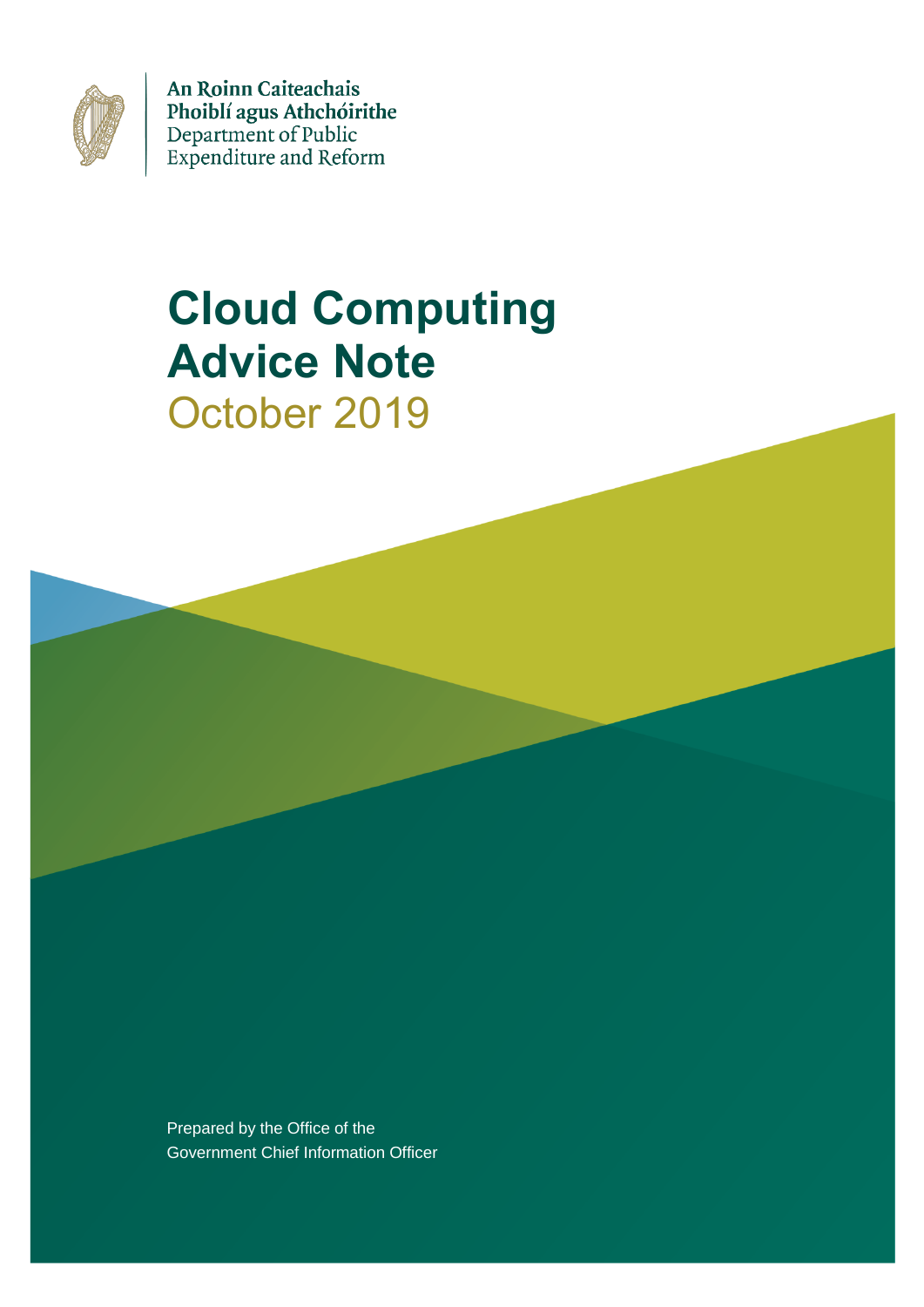Cloud Computing Advice Note October 2019

 $\frac{1}{2}$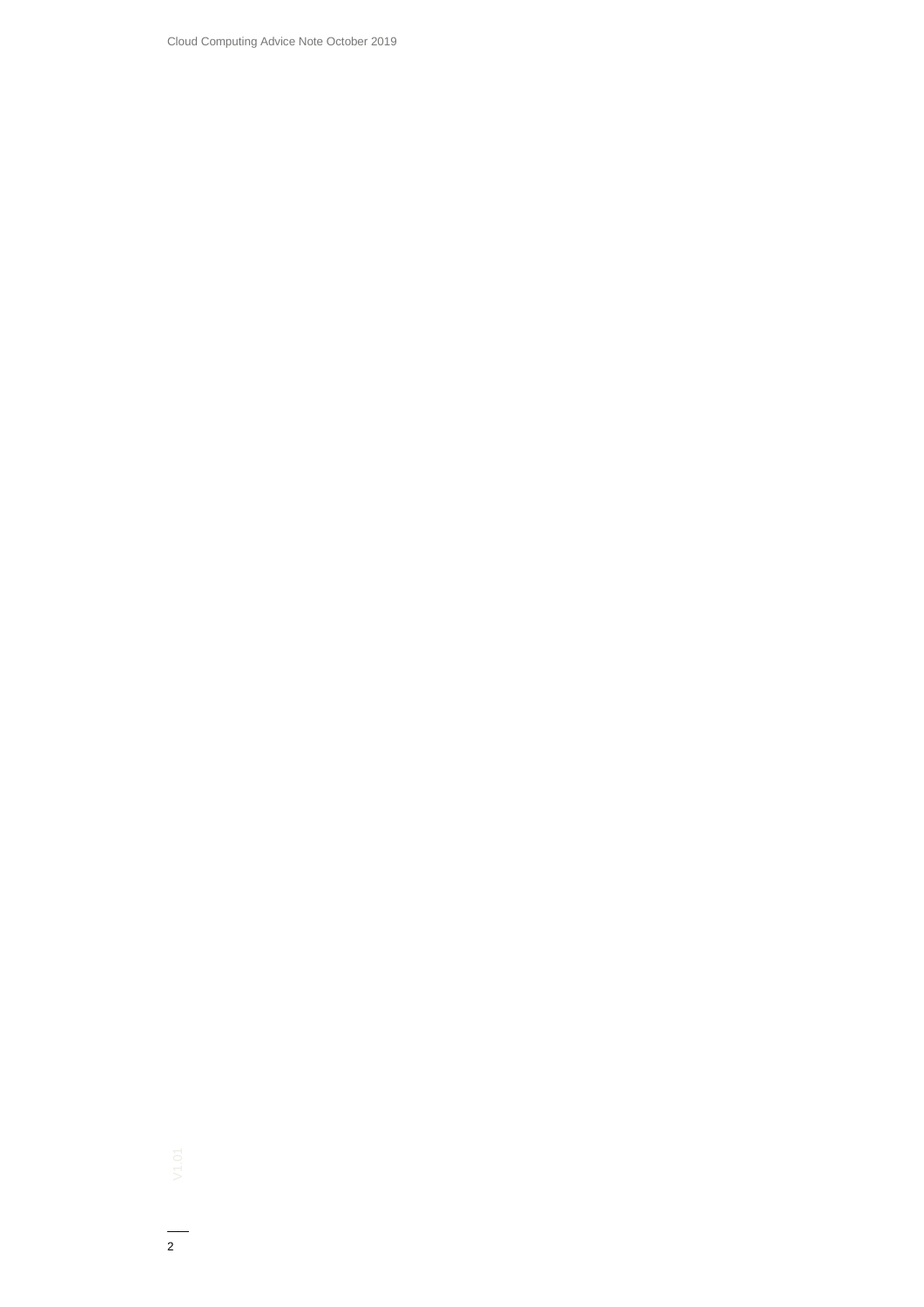# **Contents**

| <b>Cloud Computing Advice Note</b> |                                       | 4  |
|------------------------------------|---------------------------------------|----|
| 1.                                 | Introduction                          | 4  |
| 2.                                 | <b>Definitions</b>                    | 5  |
| 3.                                 | <b>Business Context</b>               | 6  |
| 4.                                 | Vision                                | 7  |
| 5.                                 | <b>Principles</b>                     | 7  |
| 6.                                 | <b>Delivery Models</b>                | 9  |
| 7.                                 | Considerations                        | 10 |
| 8.                                 | <b>Government Cloud</b>               | 16 |
| 9.                                 | <b>Other Matters</b>                  | 16 |
| 10.                                | <b>Additional Supporting Material</b> | 18 |
| 11.                                | Summary                               | 18 |
|                                    |                                       |    |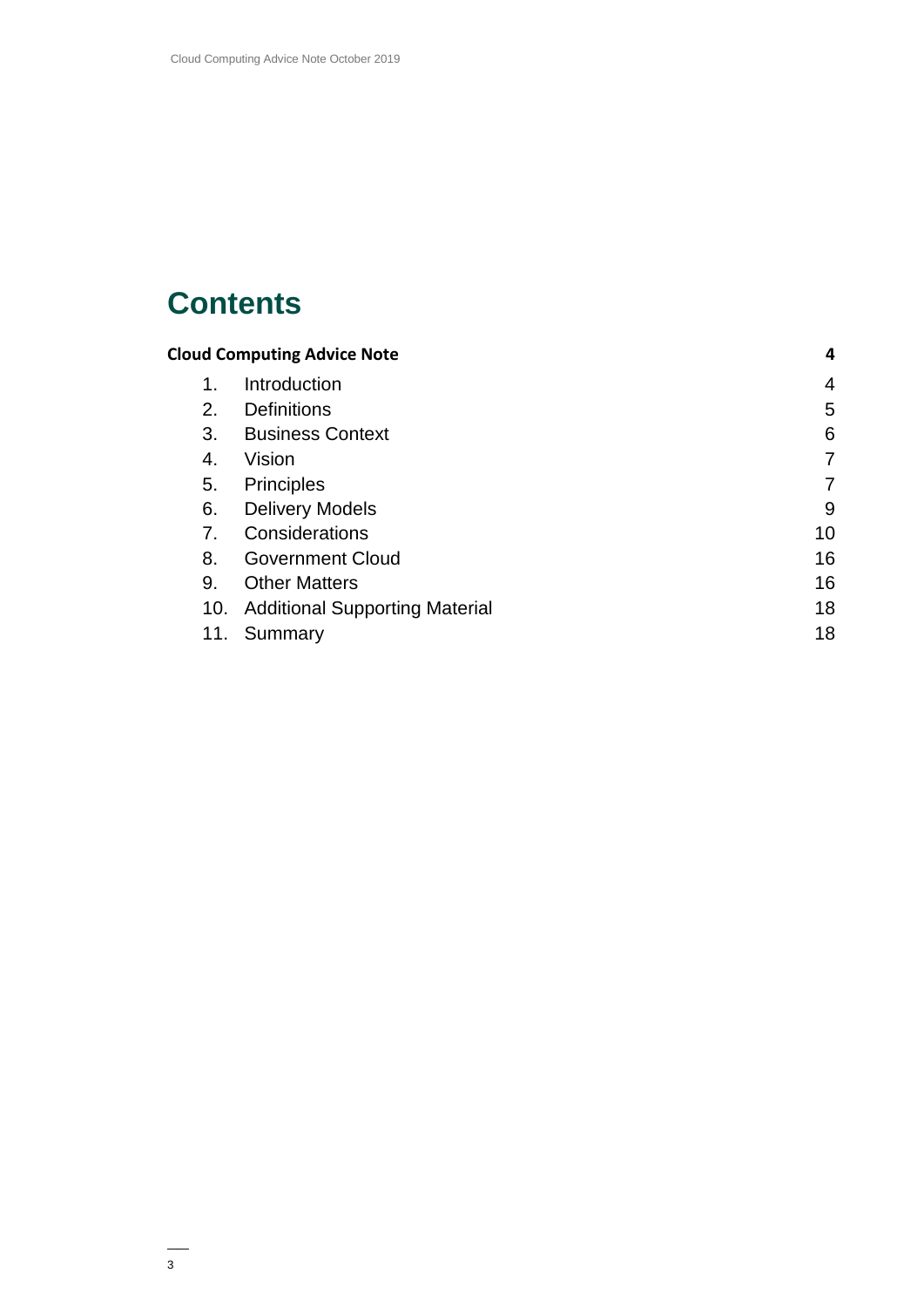# **Cloud Computing Advice Note**

**Organisations should no longer decide** *whether* **to move to cloud for new or existing systems. The decision to be made now is**  *what, how* **and** *when* **to move to cloud.**

### **1. Introduction**

In December 2015 *Considering Cloud Services* was issued in line with the Public Service ICT Strategy. It provided advice to assist public service organisations in making informed, risk-based decisions in relation to the adoption of cloud services. While much of the advice in *Considering Cloud Services* is still valid, this new advice note recognises that the world of cloud computing, as well as the policy and legislative environments, have developed rapidly since. Moreover, it is clear that the industry has matured in terms of the viability and benefits of cloud adoption. Consequently, the Government believes that it is an opportune time for a more proactive and progressive approach to embracing cloud computing.

In general, it continues to be the case that cloud computing services should be considered potentially suitable for any category of public service information or system except where such data would be classified as 'top secret' as per Circular 39/07**<sup>1</sup>** . Consequently, all new government systems should be developed to exploit the opportunities presented by cloud deployment, where possible, and all existing systems will be reviewed for cloud capability. Systems should move to public cloud or government private cloud environments over time and where practicable. In all cases, a move to cloud will be a business decision on the basis of specific considerations made by individual public service organisations.

This note aims to provide high-level guidance to assist organisations in making decisions in relation to the adoption of cloud services. It does not go into the technical and functional features of the infrastructure provided to supply a cloud computing environment nor does it recommend particular providers, products or solutions.

As set out previously, while organisations may outsource their responsibility for the delivery of a service to a cloud service provider, they cannot outsource their accountability for that service. In addition organisations remain fully responsible regarding their regulatory

**<sup>1</sup>** <https://assets.gov.ie/16354/836258897a554bb4ab9676aab0e31b17.pdf>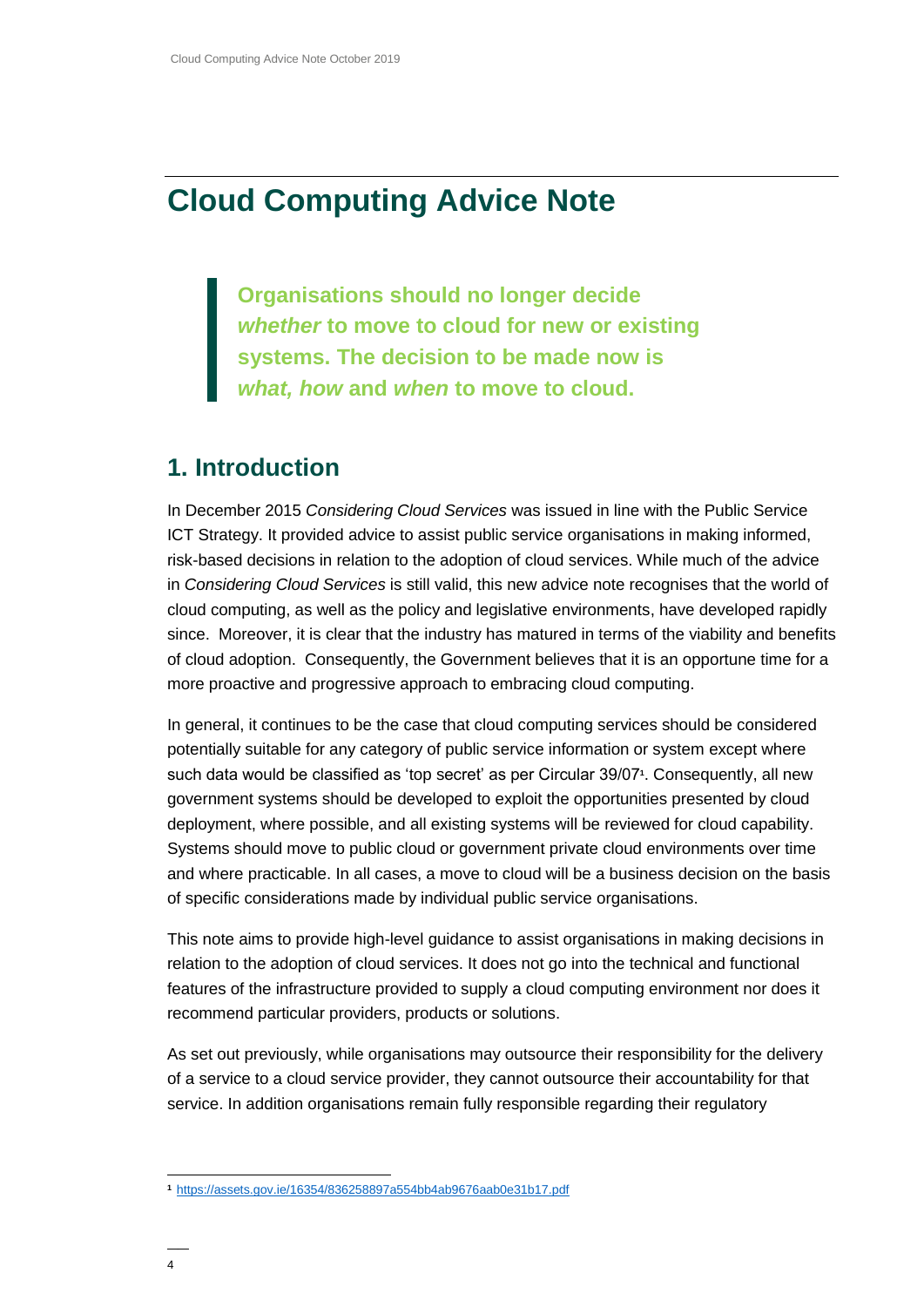obligations including data protection. Consequently, organisations will need to put in place or update their own local cloud strategy, plans and policies.

This cloud advice note has been developed by the Office of the Government Chief Information Officer (OGCIO) in the Department of Public Expenditure and Reform in conjunction with the ICT Advisory Board and with input also from the wider public service ICT community. In addition, it takes into consideration input from a public consultation that took place towards the end of 2018 which afforded industry, academia and members of the public to input their views.

### **2. Definitions**

While a number of popular definitions of cloud computing exist there is no overarching agreed definition as cloud computing refers to a concept comprising a set of combined technologies and not to a specific technology.

The United States National Institute of Standards and Technology (NIST) definition of Cloud Computing**<sup>2</sup>** identifies for its cloud model five essential characteristics, three service models (Software as a Service - SaaS; Platform as a Service - PaaS; and Infrastructure as a Service - IaaS) and four deployment models: public, private, community and hybrid (a composition of the former three models) cloud environments. Although issued in September 2011, the NIST definition is still generally accepted even as the range and scope of technology solutions offered "as a service" continues to develop.

In Europe, the European Union Agency for Network and Information Security (ENISA), which has a particular focus on network and information security, issued a series of cloud related publications targeted mostly to supporting public bodies in the EU**<sup>3</sup>** .

The OECD, in its 2014 report, *Cloud Computing: The Concept, Impacts and the Role of Government Policy<sup>4</sup>* , discusses the *characteristics* of cloud computing, cloud usage and service models, and cloud deployment models.

For the purpose of this advice note, cloud computing consists of a set of technologies and service models that focus on network-based on-demand use and delivery of IT applications, processing capability, storage and memory space. The cloud services utilising these technologies and service models can be provided by an external service provider or can be

**<sup>2</sup>** <https://csrc.nist.gov/publications/detail/sp/800-145/final>

**<sup>3</sup>** <https://www.enisa.europa.eu/topics/cloud-and-big-data>

**<sup>4</sup>** [https://www.oecd-ilibrary.org/science-and-technology/cloud-computing-the-concept-impacts-and-the-role-of](https://www.oecd-ilibrary.org/science-and-technology/cloud-computing-the-concept-impacts-and-the-role-of-government-policy_5jxzf4lcc7f5-en)[government-policy\\_5jxzf4lcc7f5-en](https://www.oecd-ilibrary.org/science-and-technology/cloud-computing-the-concept-impacts-and-the-role-of-government-policy_5jxzf4lcc7f5-en)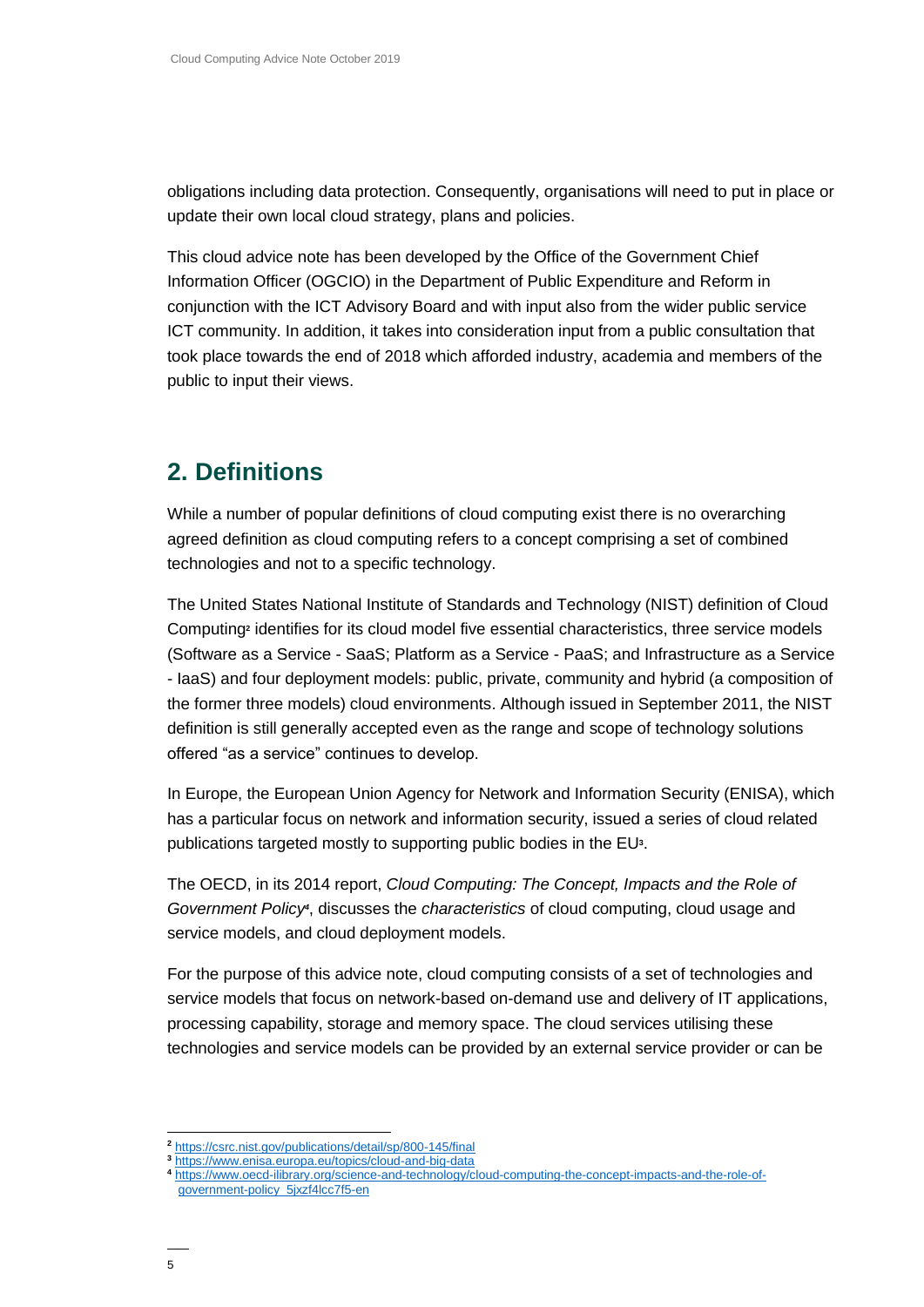delivered in-house or a combination of both. They can be provided on a private or shared basis.

### **3. Business Context**

The pace of and demand for digitalisation is accelerating and the way in which government adopts the infrastructure required to support new technologies needs to change. Traditional server room or data centre models will not be sufficient in the longer term. An increasing number of services will be available only through the cloud and vendor support for on premise solutions is likely to diminish. Government must be in a position to adopt technologies such as blockchain, Artificial Intelligence and the Internet of Things to help reinvent how government services are delivered over the next few years and to support leading-edge ways of managing and analysing (large volumes of) data. In addition, the investment in national broadband will create new opportunities for digital access throughout the whole of Ireland.

A number of initiatives at national and international level may also impact the environment in which cloud services operate. These include for example:

The *Climate Action Plan 2019*<sup>5</sup> identifies the very rapid projected growth in electricity demand driven by technology, with data centres utilising as much as 31% of total consumption.

The Public Service reform plan, *Our Public Service 2020***<sup>6</sup>** , published in December 2017, states that the development of digital services and eGovernment is key to improving service delivery as is making better use of data and sharing data more effectively between organisations. It notes the drive towards a more integrated, shared and digital environment that will generate more efficiency and effectiveness in service delivery.

The *Public Service Data Strategy 2019 – 2023***<sup>7</sup>** takes a whole-of-system approach to data management within the Public Service and the vision is to create a coherent ecosystem where public service organisations can confidently exchange data to support improved service delivery and policy creation. The target data ecosystem described in the strategy ensures that data exchange is performed in a legal, transparent and effective manner.

The *Data Sharing and Governance Act 2019***<sup>8</sup>** , which supports the Public Service Data Strategy, seeks to provide a legal basis to enable public service organisations, where they

 $\overline{a}$ **<sup>5</sup>** <https://www.gov.ie/en/publication/ccb2e0-the-climate-action-plan-2019/>

**<sup>6</sup>** <https://ops2020.gov.ie/>

**<sup>7</sup>** <https://www.gov.ie/en/publication/1d6bc7-public-service-data-strategy-2019-2023/>

**<sup>8</sup>** <http://www.irishstatutebook.ie/eli/2019/act/5/enacted/en/html>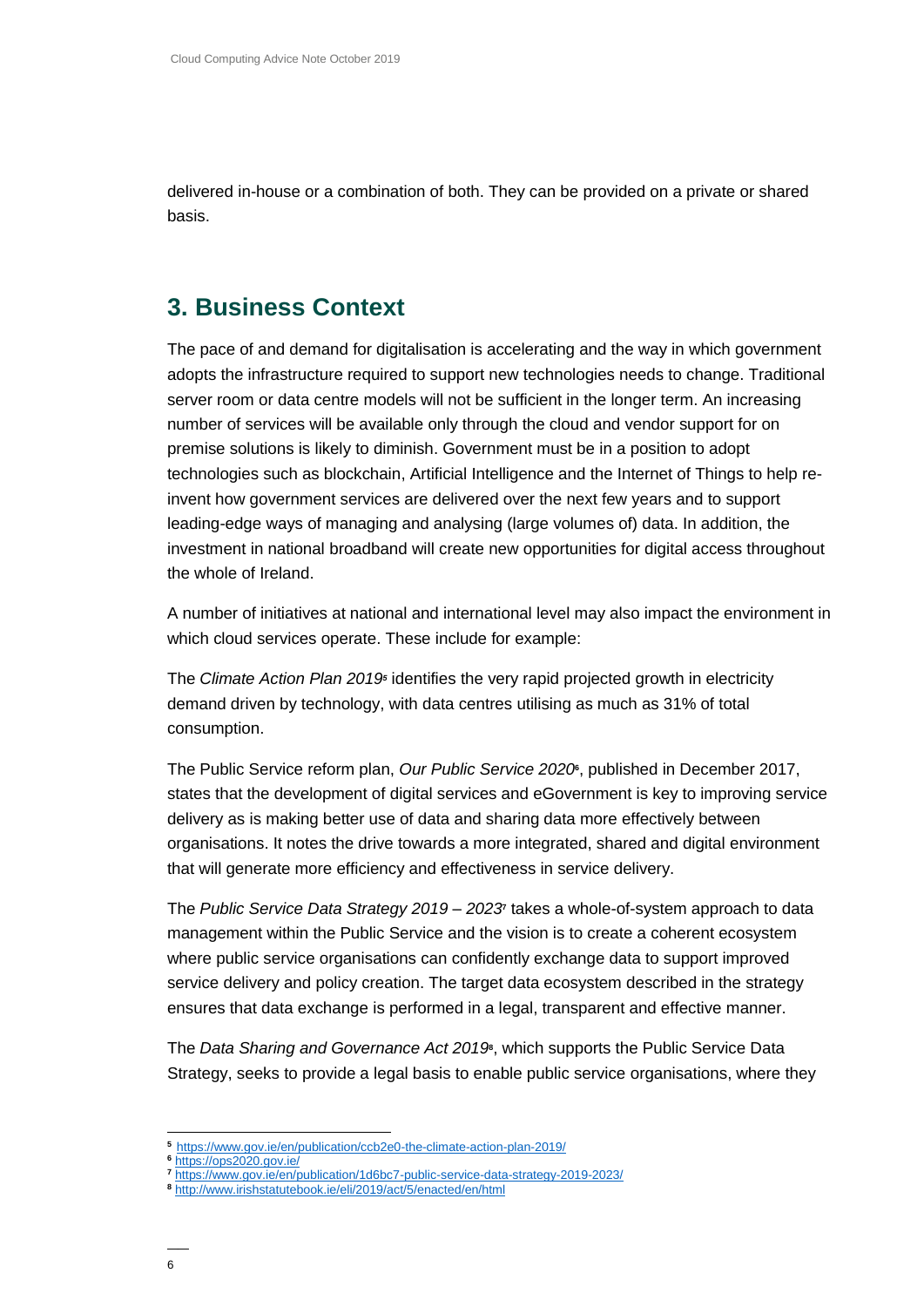already have a legal basis to collect data from the citizen or business directly, to collect that data from another public service organisation.

The *General Data Protection Regulation (GDPR)***<sup>9</sup>** which took effect from 25 May 2018 has general application to the processing of personal data in the EU, setting out more extensive obligations on data controllers and processors, and providing strengthened protections for data subjects. Although the GDPR is directly applicable as a law in all Member States, it allows for certain issues to be given further effect in national law. In Ireland, the national law is the *Data Protection Act 2018*<sup>0</sup>. (In some circumstances previous Data Protection Acts still apply**11**).

Cloud computing, especially when architected to maximise efficient use of hardware and sharing of resources, provides opportunities to support these and other initiatives and to adapt to the challenges presented.

### **4. Vision**

Government will ensure that the delivery and back-office systems underpinning knowledge management, policy development and the services provided to citizens and businesses, are run in the most secure and cost-efficient means possible. This will be achieved over time by migrating its systems, where practical, to government or public/mixed cloud environments.

In effect, this means that, at the macro level, public service organisations should take a "cloud-first" approach for all new systems and that Government systems should move to a hybrid-cloud environment, i.e. depending on data sensitivity, systems should migrate to either public cloud or government private cloud environments with connectivity established between these for the purposes of data sharing.

### **5. Principles**

Research shows that organisations should no longer decide on *whether* to move to cloud for new or existing systems. The decision to be made now is *what, how* and *when* to move to cloud and which particular systems are suitable for cloud. If a system is deemed not suitable for public cloud a hybrid or private government cloud model should be considered. As public service organisations consider cloud options, the decisions reached to use or not use cloud

 $\overline{a}$ **<sup>9</sup>** <https://eur-lex.europa.eu/legal-content/EN/TXT/?qid=1532348683434&uri=CELEX:02016R0679-20160504>

**<sup>10</sup>** <http://www.irishstatutebook.ie/eli/2018/act/7/enacted/en/html>

**<sup>11</sup>** <https://www.dataprotection.ie/en/legal/data-protection-legislation>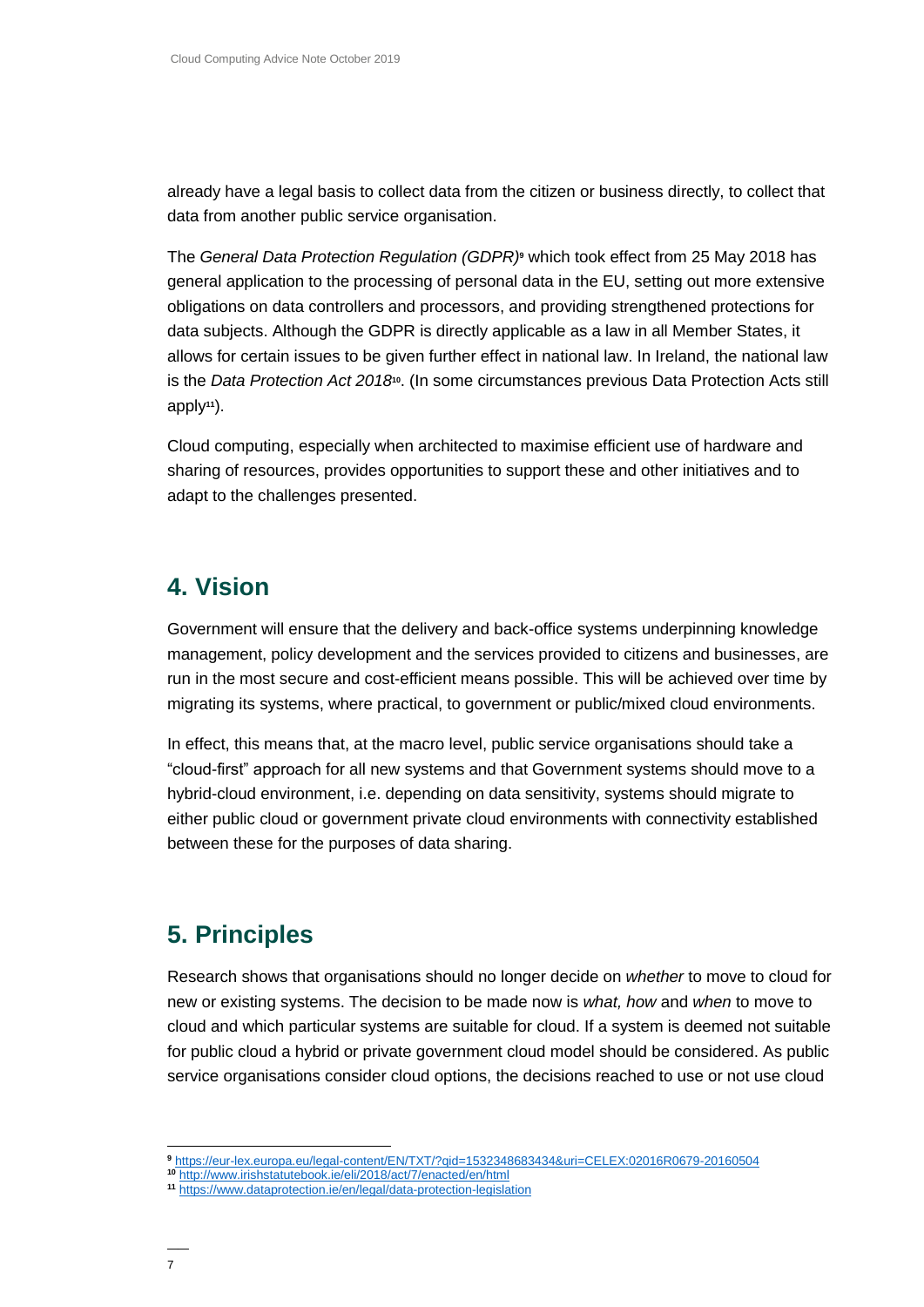for particular systems (with supporting reasons) should be documented and retained. Consequently, this advice note is based on three principles which are as follows:

#### **5.1. ALL NEW SYSTEMS WILL BE DESIGNED TO MAXIMISE THE BENEFITS OF CLOUD**

Organisations are required to identify if a cloud-based solution exists for all new systems under consideration. For off-the-shelf systems, organisations should review product roadmaps and engage with suppliers to identify if a cloud based solution exists. For bespoke systems, organisations should look at designing and building the system to maximise the benefits of cloud. In all cases, the decisions will be based on a number of considerations and the particular circumstances of the solution or organisation. A number of these considerations are set out at section 7.

#### **5.2. AL L E X I S T I N G S Y S T E M S W I L L B E R E V I E W E D R E G U L AR L Y F O R C L O U D C AP AB I L I T Y**

Organisations should review, on a regular basis, all existing systems to, *inter alia*, assess which may be suitable for migration to the cloud. Priority should be given to systems where a major investment is being considered, for example implementing a new version or adding additional features. As with other decisions about their applications, the business owners are key contributors to the review process. Following a review, an organisation may decide that an existing system is not suitable for migration and instead retain and gradually retire the system<sup>12</sup>. However, where the decision made is to migrate an existing application, a number of options exist to achieve this. These range from re-hosting (some small modifications to move the application but taking no real advantage of cloud capabilities) to redesigning (with minor to major changes required to take some or greater advantage of cloud capabilities) to full replacement (designed for cloud).

#### **5.3. A M O V E T O C L O U D W I L L B E A B U S I N E S S D E C I S I O N O N T H E BASIS OF SPECIFIC CONSIDERATIONS**

To help focus a move to cloud, local multi-year cloud strategies should be developed which are linked to the organisation's overall strategy and which identify business outcomes to be achieved.

While taking a cloud-first approach, organisations should continue to assess their own requirements and seek the solutions that best enable them to achieve their business needs in a total cost of ownership value for money context. A cloud-first approach does not mean a cloud-only approach and financial, compliance,

**<sup>12</sup>** Although a UK Parliamentary Report on Digital Government (July 2019) suggested that "…'retain' should not be used widely as the proposed action in the long-term as there is clear evidence that the legacy system issue is going to increase over time and there are challenges with regard to the skills for supporting such systems." <https://publications.parliament.uk/pa/cm201719/cmselect/cmsctech/1455/1455.pdf>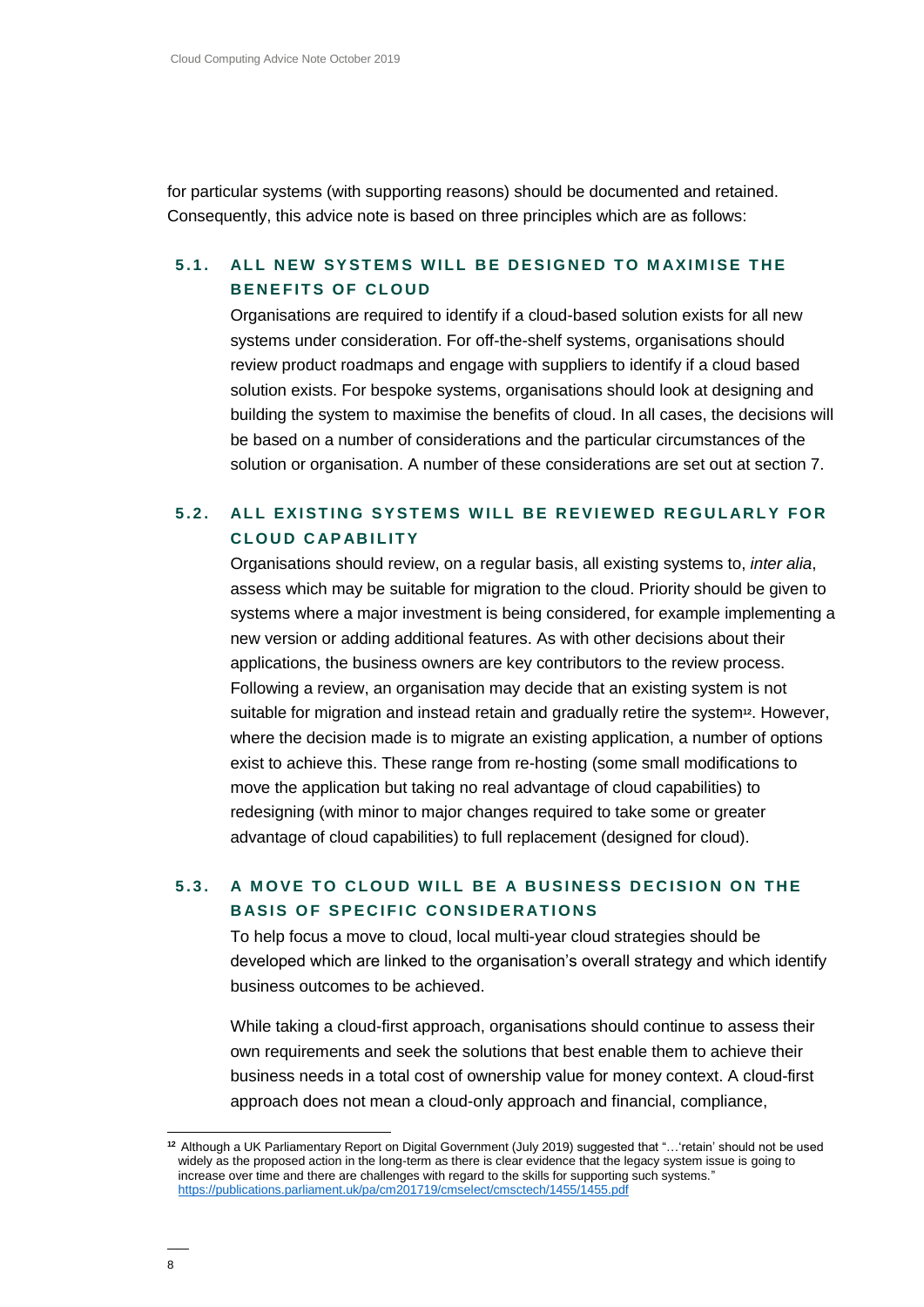technological, the risk profile of the data, and other issues may determine that cloud, in some/all of its variations, is not suitable for particular circumstances.

Some specific considerations are set out in section 7.

### **6. Delivery Models**

Organisations will use cloud service models according to their specific requirements. Potential options for consideration include:

#### **6.1. P R I V AT E G O V E R NM E N T C L O U D**

Private government cloud infrastructures are designed and configured for exclusive use by users from government organisations. Such infrastructure is owned, managed, and operated by (or on behalf of) government.

A private government cloud can exist on or off premise and is only accessible via Government Networks.

#### **6.2. P U B L I C C L O U D**

A public cloud infrastructure is designed and configured for open use by the general public and exists on the premises of the cloud provider. Public cloud providers offer standard, repeatable services at scale and on-demand. The main providers operate on a global basis and can meet large scale demand and requirements.

A public cloud exists off premise and is accessible via the public internet.

#### **6.3. P U B L I C C L O U D O V E R P R I V AT E N E T W O R K**

In this model, the public cloud infrastructure is used but accessed over a private network / dedicated communication link. The public cloud resources are interconnected to the internal resources of the organisation's own datacentre.

A public cloud over private network exists off premise and is primarily only accessible via Government Networks.

#### **6.4. H Y B R I D**

Using cloud services is not an all-or-nothing decision. A hybrid approach, using services both from public cloud providers as well as an on premise Government managed private cloud, may be the appropriate approach for some systems. In such scenarios, organisations can split content and capability between the public cloud and the private Government cloud. This approach takes advantage of public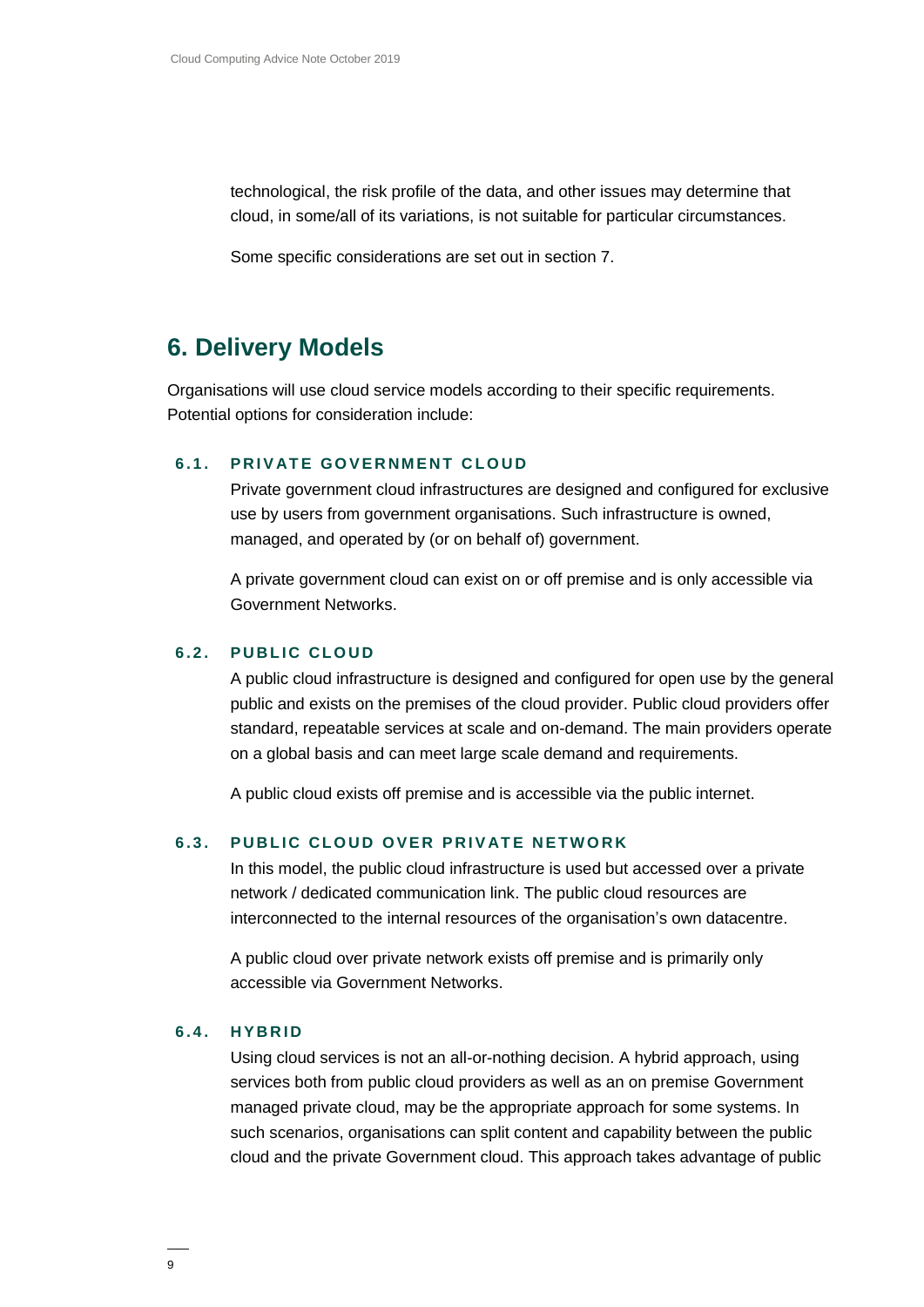cloud while addressing the considerations that make private government cloud more appropriate.

A hybrid can exist on or off premise and is accessible via Government Networks.

Organisations that have little or no experience with public cloud services should familiarise themselves with the various offerings by initially running a number of test or pilot projects, followed by projects with specific use cases in order to gain practical experience with real implementations**13**. This would require input from existing experts (for example from another public service organisation or externally). The pilots and specific projects should be implemented with more than one cloud provider to understand and compare the offerings available and to ensure that they support the range and depth of technologies an organisation requires. This will also help in evaluating the cost, benefits, shortcomings, as well as the work and skills required in developing new applications for or migrating existing applications to the cloud. Another key outcome should be an understanding of the impact on an organisation's security processes/controls. The pilots or specific projects should be run in the context of the considerations set out below and assessed on the basis of lessons learned rather than on success or failure.

### **7. Considerations**

The decisions around moving to cloud will be based on a number of considerations. A selection of key considerations are set out below but there will be others specific to particular organisations and /or systems.

#### **7.1. DATA CLASSIFICATION AND CATEGORISATION**

A significant proportion of data processed by organisations, including personal data can be considered suitable for location in or migration to cloud services, subject to appropriate security controls and contract conditions being in place. In deciding what information can be put in the cloud and where (public, private, hybrid or not at all), organisations need to be able to identify the sensitivity of their data (including the impact of a data breach) and categorise it accordingly. This is not a trivial task but one which is required.

 $\overline{a}$ **<sup>13</sup>** Note that while pilot projects are useful, in themselves they may not bring out the full depth and breadth of impact across an organisation's systems environment.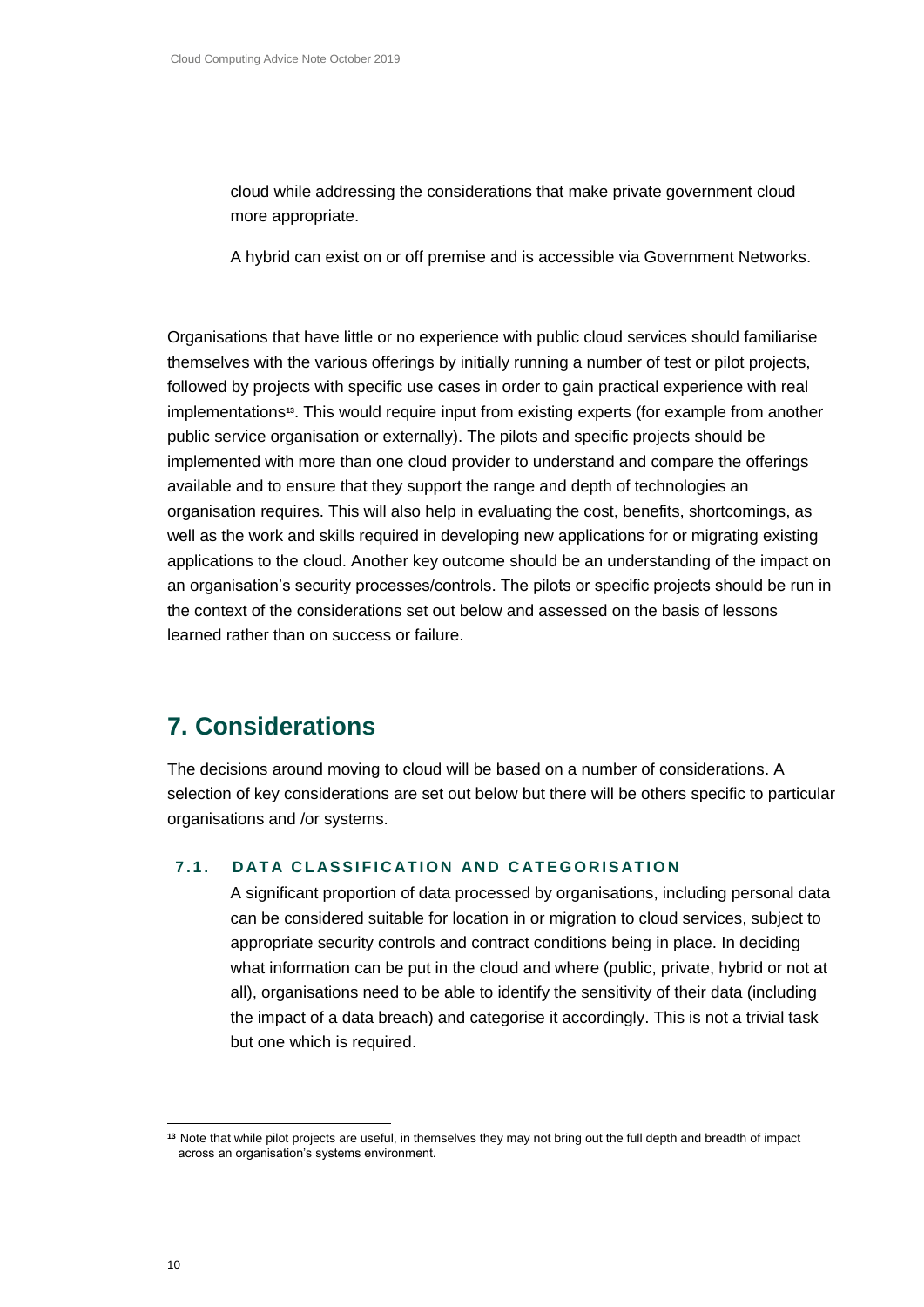While some organisations have a data classification system in place (for example the Department of Foreign Affairs and Trade), others do not and there are no central classification rules in place except for information defined as "top secret" see Department of Finance *Circular 39/07 Classification of material as "top secret"<sup>14</sup>* .

EU classified information (EUCI) is categorised in four levels: EU Top Secret, EU Secret, EU Confidential, and EU Restricted. These are set out in *Council Decision on the Security Rules for Protecting EU Classified Information<sup>15</sup>* and apply to the Council and its General Secretariat. They also need to be respected by public service organisations when they handle EUCI. The document has a mapping between the EUCI and equivalents across member states including Ireland.

Other data-related considerations include encryption, access rights, logging all access to data and managing data retention requirements.

#### **7.2. P R O D U C T**

There are a number of issues to consider when choosing or using products built for or operating in the cloud.

Organisations need to review product roadmaps and engage with suppliers. In particular, for current products that are moving to a cloud only model, organisations need to ensure they understand the off-the-shelf features, functionalities, both core and configurable, as well as any relevant differences, update release cycles and the ongoing implications for bespoke customisations. This will help determine what cloud deployment models exist for the product, for example, some products may be moving to a SaaS-only model while others may not be available as SaaS.

Organisations also need to recognise the potentially transformative opportunities for business processes when adopting SaaS solutions and the impact that implementing customisations could have in the context of long term sustainability.

Organisations should review system workloads to identify peaks and troughs of utilisation and whether those are predictable or seasonal. This will be relevant in identifying if the systems can support auto-scaling which in turn may have implications for resources including costs.

Specific technical requirements may make cloud unsuitable (e.g. large scale online transaction processing (OLTP)) – organisations need to work with current on premise product providers to conduct a suitability analysis.

**<sup>14</sup>** <https://assets.gov.ie/16354/836258897a554bb4ab9676aab0e31b17.pdf>

**<sup>15</sup>** <https://eur-lex.europa.eu/legal-content/EN/ALL/?uri=CELEX%3A32013D0488>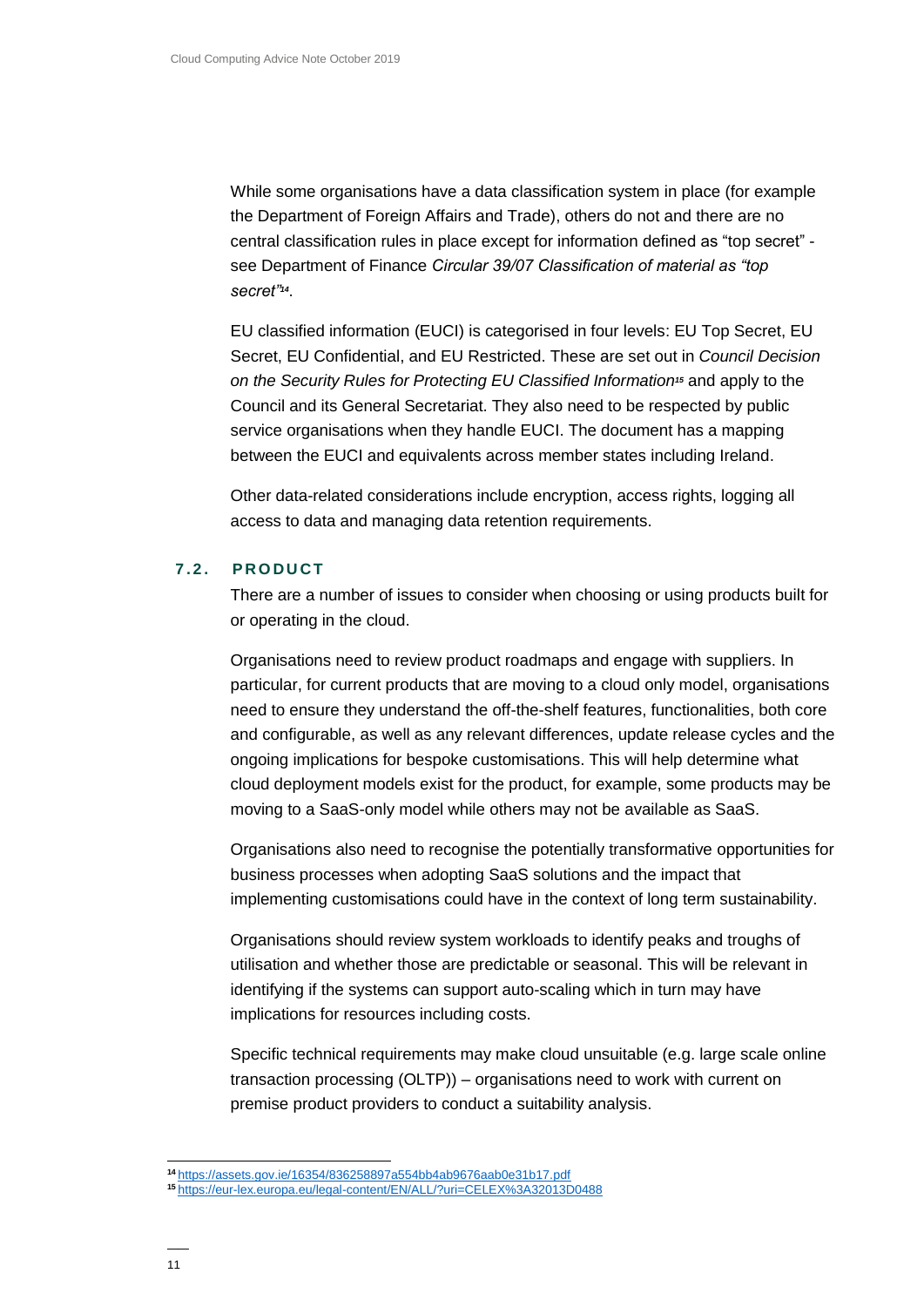Organisations need to consider issues such as the resilience of the cloud offering and geo-separation, in particular in relation to business continuity / disaster recovery concerns.

Organisations need to balance the longer term inefficiencies (including costs) of migrating applications as they are into cloud environments against the costs of modernising in advance or replacing them altogether.

#### **7.3. P U B L I C O R P R I V AT E**

In deciding on suitability for public or private cloud a balance needs to be struck between confidentiality, integrity and availability requirements. Information already in the public domain has no confidentiality requirements but may have very high availability requirements and would be a strong candidate for public cloud. In addition, public cloud infrastructures give access to new and enhanced functionality. For some solutions, the use of public cloud may be inevitable (e.g. no longer available on premise) and in that context, the decision here may be to ask whether private network access is required/ available.

Other considerations include obligations around data retention, National Archives requirements, and solution access requirements as well as the capacity and skills of organisations to properly use and manage the cloud service.

#### **7.4. D AT A-S H AR I N G AN D R E- U S E**

The *Public Service Data Strategy 2019 – 2023* aims at taking a whole-of-system approach to data management within the Public Service to create a coherent ecosystem where public service organisations can confidently and lawfully exchange data to support improved service delivery and policy creation.

The *Data Sharing and Governance Act 2019* seeks to provide a legal basis to enable government organisations where they already have a legal basis to collect data from the citizen or business directly, to collect that data from another government organisation.

In order to improve the various forms of data reuse across government organisations, a greater degree of standardisation in terms of systems, policies and practices is required. Organisations need to be aware of the above when considering using cloud based services and ensure their choices support and facilitate data-sharing and re-use.

#### **7.5. D AT A – P R O C E S S I N G VS S T O R AG E VS I N T R AN S I T**

For all systems but in particular when using cloud services, organisations must be aware of how their data is protected while being processed (in use), while stored (at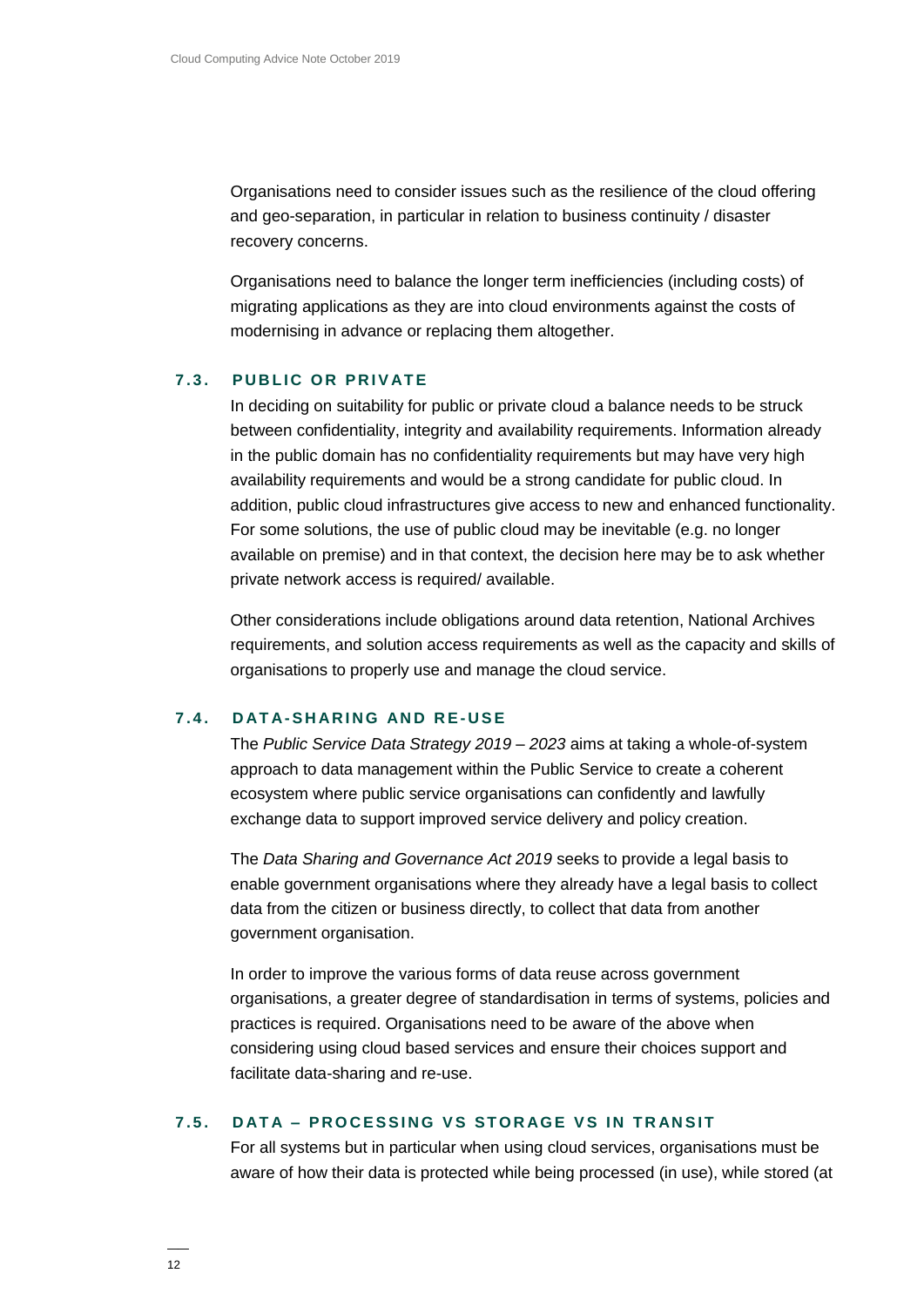rest) and while moving (in transit). The lifecycle of an information system must be closely managed to ensure that security concerns are proactively addressed at all stages. The approach to encryption at all stages is important here.

Organisations need to enhance their security practices in order to use cloud services in a way that enables them both to protect critical data and to make best use of the advantages that these services provide.

Organisations need to be clear on their data protection obligations but must also ensure that these obligations are not being used as a reason *not* to use cloud services without clear justification.

Data, including personal data, can be located in other EEA member states (EU plus Iceland, Liechtenstein and Norway). In considering location (including geoseparated locations), organisations will need to exercise due diligence on the offering and evaluate criteria such as track record and maturity. Organisations should also ensure that they can access their data in a way they want to for example through APIs (application programming interfaces). If real time checks are required, issues such as volumes and latency should be considered.

Other matters that need to be clear include: the responsibilities of the organisation for security versus those of the cloud provider for different "as a service" options; who is the data processor or the data controller in different circumstances?; who has access to the data at all stages?; what happens if there is a data breach?; where is the data stored (nationally, EEA, non-EEA)?; where are back-ups stored?; what is the audit capability (including third-party audit and activities such as penetration testing)? and who has access to the outcome?; encryption and key management – who is the custodian of the encryption keys?; etc.

#### **7.6. T I M I N G**

Given the complex nature of cloud projects, it takes time for an organisation to understand the various options and to put in place the in-house skills required to manage cloud services no matter how they are provided. An iterative approach is recommended with organisations improving their understanding and developing a range of processes (e.g. organisational, architectural, operations, governance) to manage their use of cloud services over time. The timescale to move to cloud also depends on the nature of the project. Proof of concepts, test projects or once-off projects versus key ongoing applications will have different timing requirements. In some circumstances specific urgent project deadlines may necessitate a cloud based solution or in others an on premise solution; these should be documented.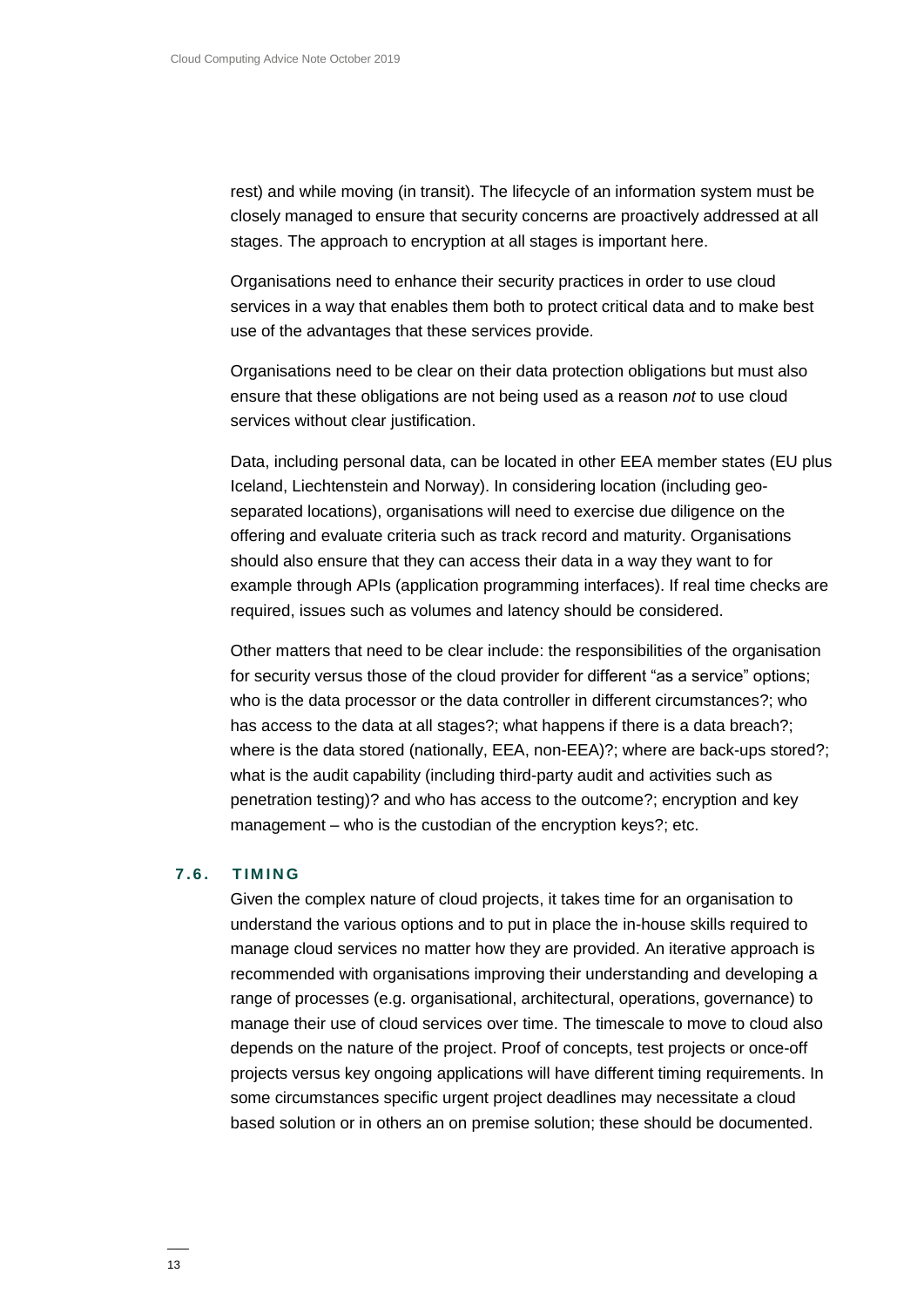However, organisations need to develop a definite plan for new and existing systems with targeted deadlines.

#### **7.7. G O V E R N AN C E**

While cloud computing offers great opportunities for organisations it also presents a challenge to existing corporate risk and security management processes. These require special consideration to avoid unwanted exposure to risks in the area of costs and information security. Organisations should review and update their standards and processes where needed to reflect these challenges.

Issues to consider include adherence to (updated) standards and processes, clear division of responsibilities (within the organisation and between the organisation and the cloud service provider) including reporting and escalation processes, ensuring staff with the necessary level of cloud technological skills are available, configuration governance, usage management, access control, audit trails and access, data retention and archiving, as well as an exit strategy when changing provider.

Advice should be sought from Internal Audit on how good risk management of externally hosted systems can be demonstrated and objectively assessed.

Organisations that use cloud services from multiple cloud service providers need to ensure that they implement an organisation-wide approach to management and governance in their cloud environment. This includes standardising cloud policies and clarifying processes and ownership as well as considering for example using (or establishing) an internal brokering service to assist with the selection of the right services for end users. In also includes considering the use of a cloud access security broker (CASB) product or service.

#### **7.8. C O N T R AC T U AL C O V E R**

While recognising particular differences, as with other outsourcings decisions, organisations need to exercise strong due diligence in the selection of the cloud provider, the understanding and agreement of contract terms, and subsequent management of the service. Guidance should be sought from the Office of Government Procurement where necessary.

Key parts of the outsourcing decision include selecting a reputable cloud provider and ensuring service contracts cover any legal and regulatory obligations, location of data, security clearance of cloud provider staff, business continuity requirements and dispute resolution mechanisms.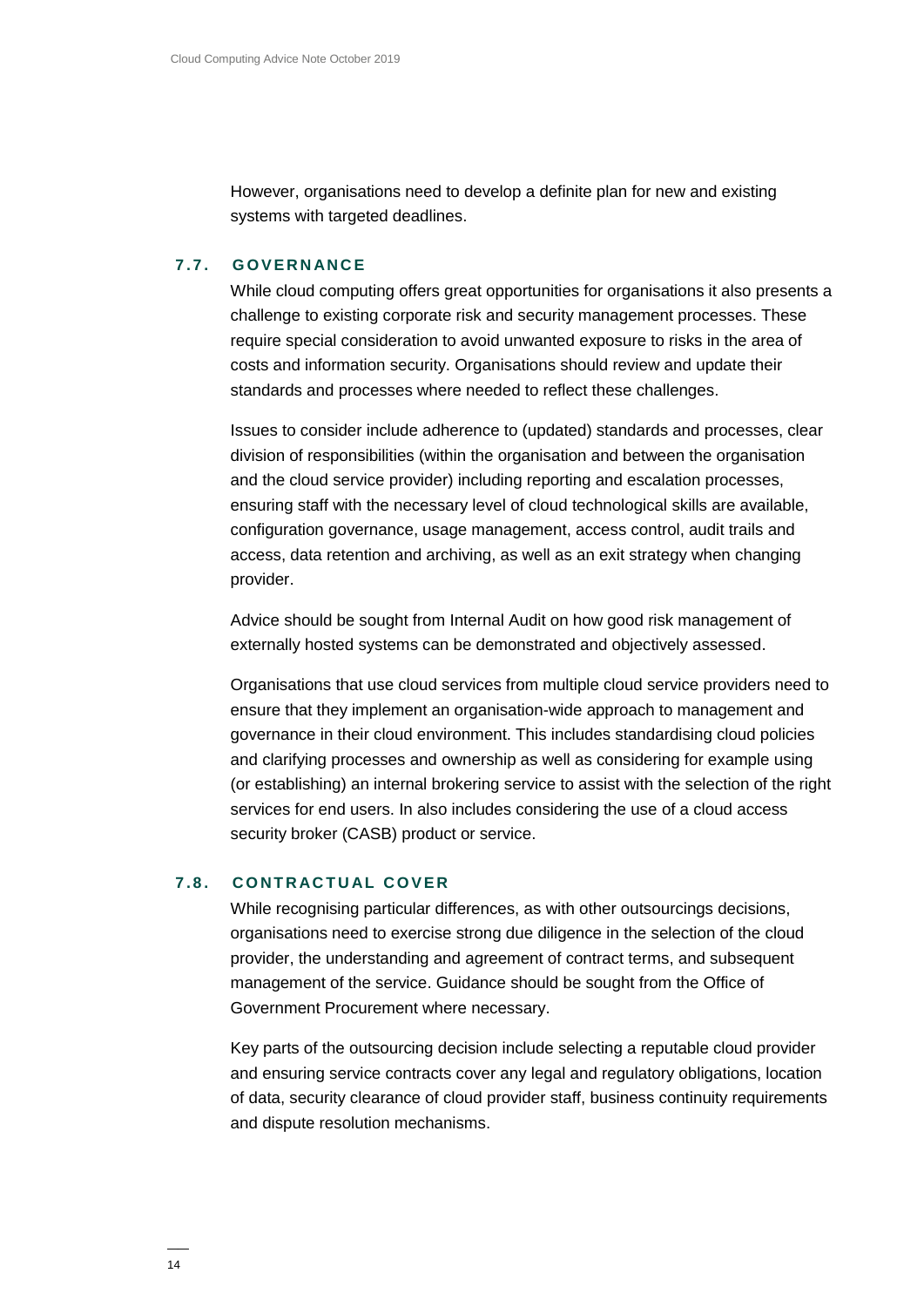Issues to consider include the licencing conditions, how costs are applied (given the elasticity of cloud services and pay-per-use models), service level agreements including technical support and escalation procedures, back-up policies, and how upgrades occur.

Provider lock-in is largely inevitable and can occur at all cloud tiers, increasing from IaaS through PaaS to SaaS. Organisations should consider if a multi-cloud approach is appropriate to minimise any risk that may arise from provider lock-in. If selected, this approach should be factored into local practices to ensure they are properly governed. In addition, organisations need to develop a cloud exit strategy to manage issues such as poor cloud provider experience, cloud provider no longer offering the service, better offerings from another cloud provider, or the impact of regulatory requirements.

Organisations need to consider possible future requirements to move from the cloud provider and how, for example, data will be extracted in a useable form from the cloud provider and what happens to any copies held by them.

Organisations need to be clear as to the jurisdiction that will apply should any legal issues arise.

#### **7.9. O T H E R C O N S I D E R AT I O N S**

Set out below are a number of other general factors which apply when considering new solutions and technologies. While some are touched on elsewhere in this advice note they are brought together here for convenience.

**Procurement**: Cloud computing, as with other ICT-related procurement, is subject to the requirements of Public Procurement. Given the specific nature of cloud services however, the Office of Government Procurement is planning to issue separate guidance in due course to complement this advice note.

**Licencing**: Organisations need to understand in detail the licencing model(s) for the products and avoid the overhead of unintended breaches of licence requirements. This will also be a factor in evaluating costs.

**Costs**: Close analysis and management of costs is required in a total cost of ownership value for money context. This includes understanding the difference between traditional on premise and cloud-based implementations, identifying initial costs as well as the ongoing (pay-as-you-go) usage costs, and, for example, managing the number and use of virtual machines, storage options, and the impact of "chatty" applications as well as the costs of supporting systems post migration.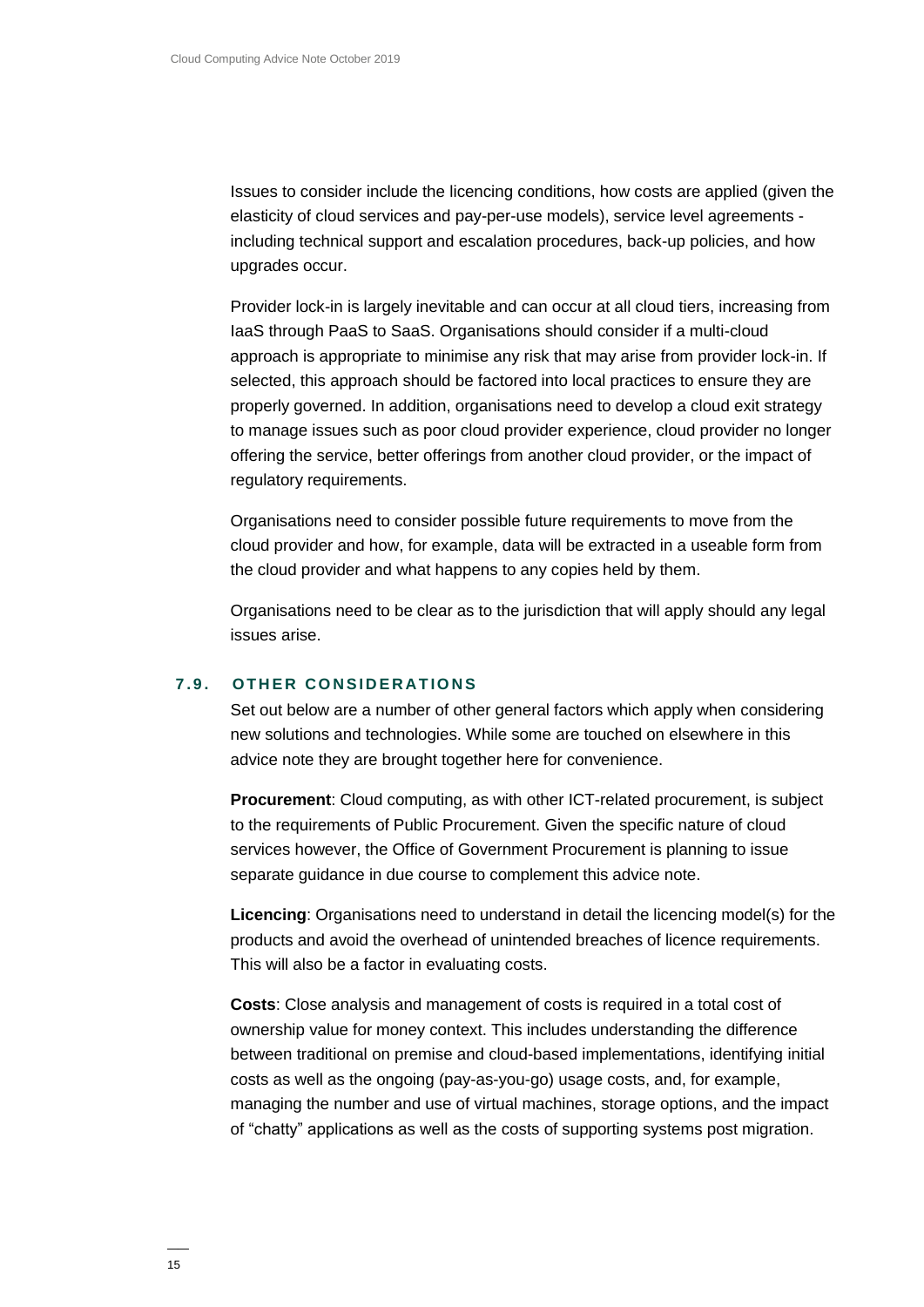**Skills**: Organisations need to ensure they have the relevant up-to-date skills in place to understand and manage a migration to (and from) cloud as well as to manage and support cloud based systems over their full lifecycle.

**Technology stack**: A move to cloud may impact on the overall technology stack used by an organisation. When assessing a cloud solution, organisations need to ensure they assess if particular products in their existing technology stack are supported or if alternative options are available.

Many of the considerations listed are not a point in time but a continuous process given the changing nature of cloud and the maturing nature of services offered. It is important that organisations keep abreast of the evolution of cloud services and the impact of new developments on existing and planned deployments.

### **8. Government Cloud**

In line with the Build to Share stream of the Public Service ICT Strategy, the Office of the Government CIO delivers private Government Cloud services to public service organisations from Government Data Centres. The range and scale of services offered continues to expand and already includes compute and storage services i.e. IaaS. There is an ongoing programme to on-board organisations' systems to the private Government Cloud environment. This includes developing a strategy around implementation approaches to accelerate delivery of the private Government Cloud across the Public Service.

The private Government Cloud is supported by Government Networks which provides carrier-grade, high-capacity, resilient private telecommunications networks services to public service organisations nationwide.

The ambition for the Government Cloud is to provide wide functionality. However, given that these services are continuing to develop and expand, separate information on the services will be issued as they become available.

### **9. Other Matters**

#### **9.1. DATA PROTECTION**

The Data Protection Commission has prepared guidance**<sup>16</sup>** to assist organisations understand their obligations with regard to the security of personal data, and to mitigate their risks when utilising a cloud-based environment. The DPC advises that

**<sup>16</sup>** <https://dataprotection.ie/en/guidance-landing/five-steps-secure-cloud-based-environments>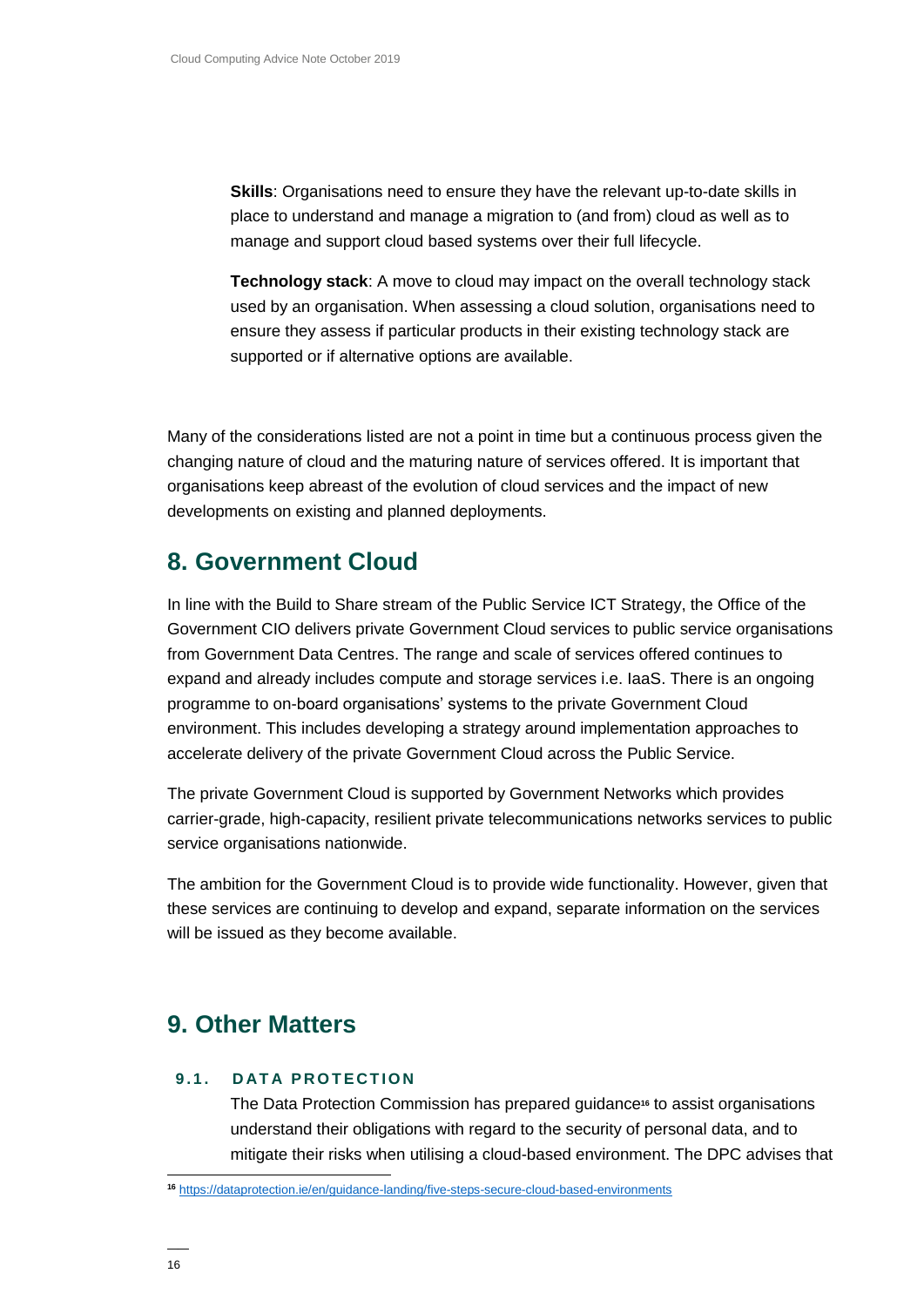organisations should determine and implement a documented policy and apply the appropriate technical security and organisational measures to secure any cloudbased environments they utilise.

The Data Protection Commission also provides guidance on transfers of personal data to third countries or international organisations**<sup>17</sup>** . The guidance includes information on transfers on the basis of an "adequacy decision"; transfers subject to appropriate safeguards (including standard data protection clauses); as well as derogations for specific situations.

The European Data Protection Board**<sup>18</sup>** (EDPB) issued *Guidelines on the use of cloud computing services by the European institutions and bodies<sup>19</sup>* in March 2018. The guidelines while aimed at the Data Protection Officers, Data Protection Controllers, ICT and other services of EU institutions, may be a useful reference to other public service organisations, although some specific details are particular to EU institutions.

The EDPB has issued draft guidelines on the territorial scope of the General Data Protection Regulation<sup>20</sup>. The draft guidelines "seek to ensure a consistent application of the GDPR when assessing whether particular processing by a controller or a processor falls within the scope of the GDPR". They set out and clarify "the criteria for determining the application of the territorial scope of the GDPR".

#### **9.2. CERTIFICATION**

An organisation may look at a cloud service provider's compliance with certification schemes to seek assurance in relation to the cloud service provider itself and in relation to the individual services it offers. There is no single relevant certification scheme for cloud computing and an EU study from 2018, *Certification Schemes for Cloud Computing***21**, found that compliance with existing certification schemes is a big challenge for cloud service providers. This is mainly due to the high market fragmentation of cloud and security certification schemes. The study analyses six certification schemes in depth, with the aim of comparing the key areas on which each focuses, such as procurement management, operational security, and security integrity. It found that ISO 27001 is currently the most adopted certification scheme

- **<sup>20</sup>** https://edpb.europa.eu/our-work-tools/public-consultations/2018/guidelines-32018-territorial-scope-gdpr-article-3\_en
- **<sup>21</sup>** [https://ec.europa.eu/digital-single-market/en/news/regulating-cloud-computing-europe-new-study-considers-options](https://ec.europa.eu/digital-single-market/en/news/regulating-cloud-computing-europe-new-study-considers-options-certification-schemes)[certification-schemes](https://ec.europa.eu/digital-single-market/en/news/regulating-cloud-computing-europe-new-study-considers-options-certification-schemes)

l

**<sup>17</sup>** <https://www.dataprotection.ie/en/organisations/international-transfers>

**<sup>18</sup>** [https://edpb.europa.eu/edpb\\_en](https://edpb.europa.eu/edpb_en)

**<sup>19</sup>** https://edps.europa.eu/data-protection/our-work/publications/guidelines/guidelines-use-cloud-computing-serviceseuropean\_en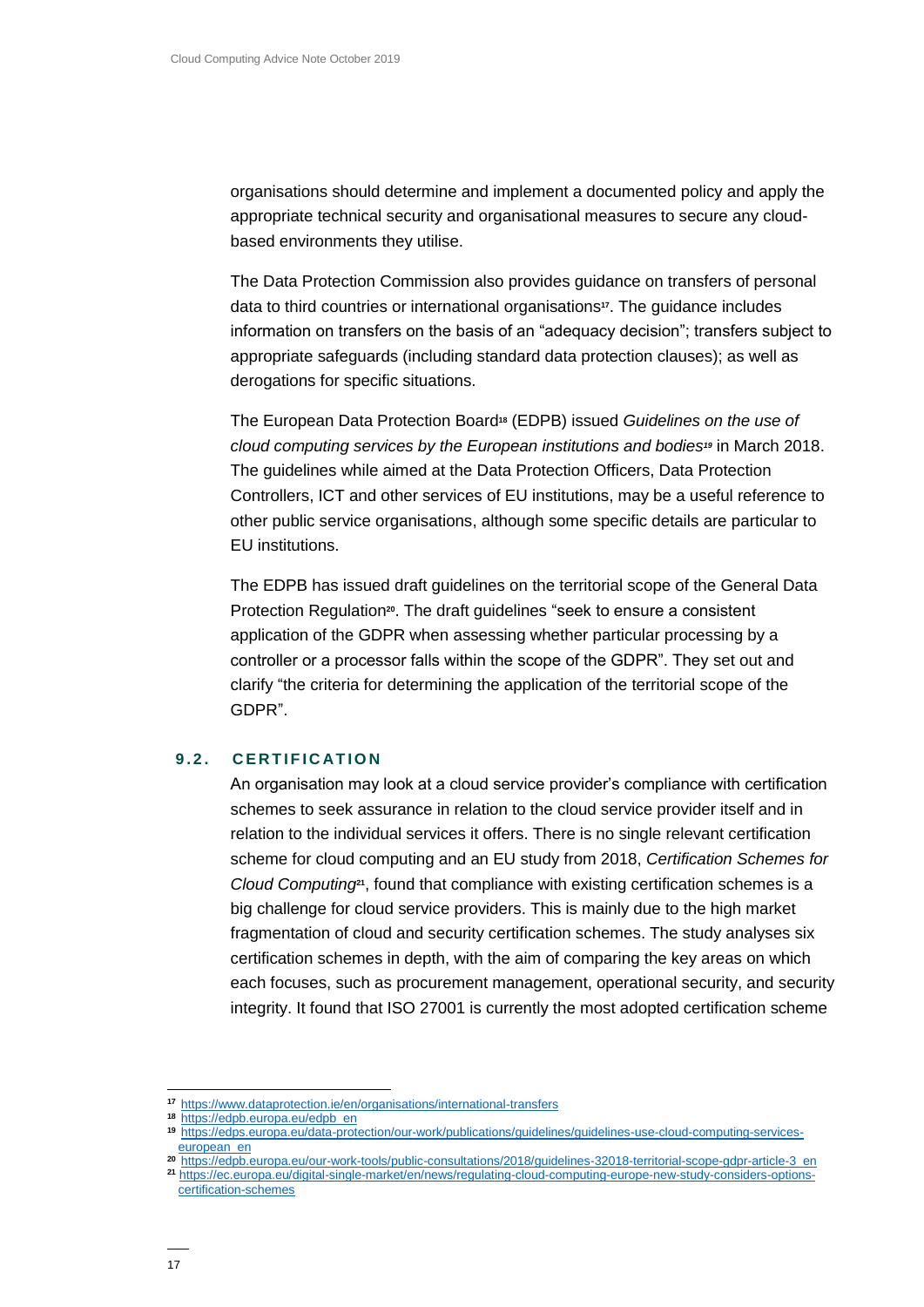by the 50 cloud service providers it analysed. Other relevant schemes following ISO 27001 include CSA Star, PCI-DSS and the SOC series.

The European Union Agency for Network and Information Security (ENISA) gives an overview of different existing certification schemes**<sup>22</sup>** which could be relevant for cloud computing customers. ENISA provides an online tool**<sup>23</sup>** that allows customers to choose a set of relevant security objectives and to see which of these security objectives are addressed by various cloud certification schemes. The EU study (above) maps the ENISA security objectives against a wide range of certification schemes, standards and best practices.

### **10.Additional Supporting Material**

Given the continued rapid developments in cloud computing it may be necessary to issue additional supporting documents over time rather than wait for a revision of this advice note.

### **11.Summary**

Subject to a business decision on the basis of specific considerations, all new government systems should be developed to exploit the opportunities presented by cloud deployment, where possible, and all existing systems will be reviewed for cloud capability. This will happen over time and where practicable.

This advice note aims to provide high-level guidance to assist public service organisations in making decisions in relation to the adoption of cloud services. The information provided is not intended to be exhaustive and if required organisations should seek further advice from organisations or providers with recognised relevant experience.

While recognising that a cloud-first approach does not mean a cloud-only approach, a move to cloud services of whatever type is inevitable for many applications or solutions whether by choice of the organisation or enforced by solution providers. On that basis, organisations should now be developing their own cloud strategy and specific cloud management policies. Plans should include identifying and prioritising applications that are suitable for cloud deployment or migration and should set specific timelines to achieve this.

**<sup>22</sup>** <https://resilience.enisa.europa.eu/cloud-computing-certification>

**<sup>23</sup>** [https://resilience.enisa.europa.eu/cloud-computing-certification/list-of-cloud-certification-schemes/cloud-certification](https://resilience.enisa.europa.eu/cloud-computing-certification/list-of-cloud-certification-schemes/cloud-certification-schemes-metaframework)[schemes-metaframework](https://resilience.enisa.europa.eu/cloud-computing-certification/list-of-cloud-certification-schemes/cloud-certification-schemes-metaframework)